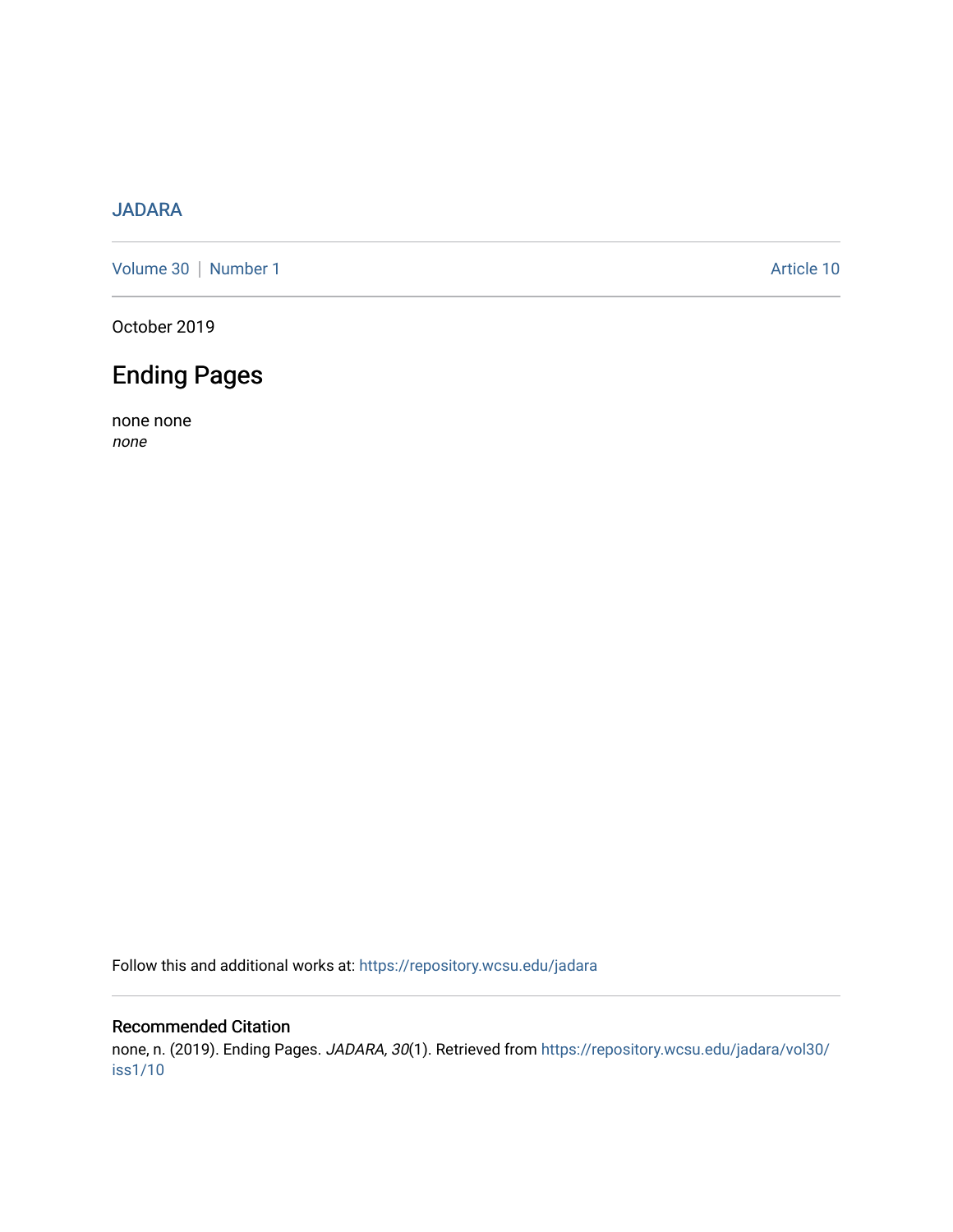## 1997BIENNIAL NATIONAL ADARA CONFERENCE



Professionals Networking for Excellence in Service Delivery with Individuals who are Deaf or Hard of Hearing

The next ADARA biennial conference is scheduled for May 20-24, 1997 at the Hyatt Regency Hotel in Milwaukee, Wisconsin. Host of this conference, the Wisconsin Chapter of ADARA, invites all professionals and lay people alike deaf, hard of hearing, deaf-blind and hearing - from across the States to come network and support each other as we head into the new century. The theme and goal of this conference - COMING OF AGE: Celebrating 30 Years of Professionalism - will be reflected in its five-day schedule of pre-conference and conference workshops, as well as mini-seminars and exhibitors all conducted by professionals who will expose current issues on deaf awareness, accessibility, communication, technology, education, employment, mental health, special interest section meetings and much more. All general sessions, workshops, banquet and entertainment will be communications-accessible through the availability of assistive listening devices, real-time captioning, and/or live interpreters. Continuing education credits will be available to qualified professionals, as well as CRC credits.

A call is being sent out for PAPERS, EXHIBITORS, VOLUNTEERS, INTERPRETERS, PERFORMERS, and ALL CREATIVE PERSONS interested in sharing their expertise towards this conference. For further details and/or registration information contact Co-chairs:

Ms. Sue Kay Bailey Ms. Alisha Bronk Independence First Societies Assets, Inc. Milwaukee, WI 53204 Racine, WI 53406 414-291 -7520 (VC) 414-637-9128 (TTY) 414-291-7525 (TTY) 414-291-7510 (FAX)

600 W. Virginia St. 5200 Washington Avenue, #225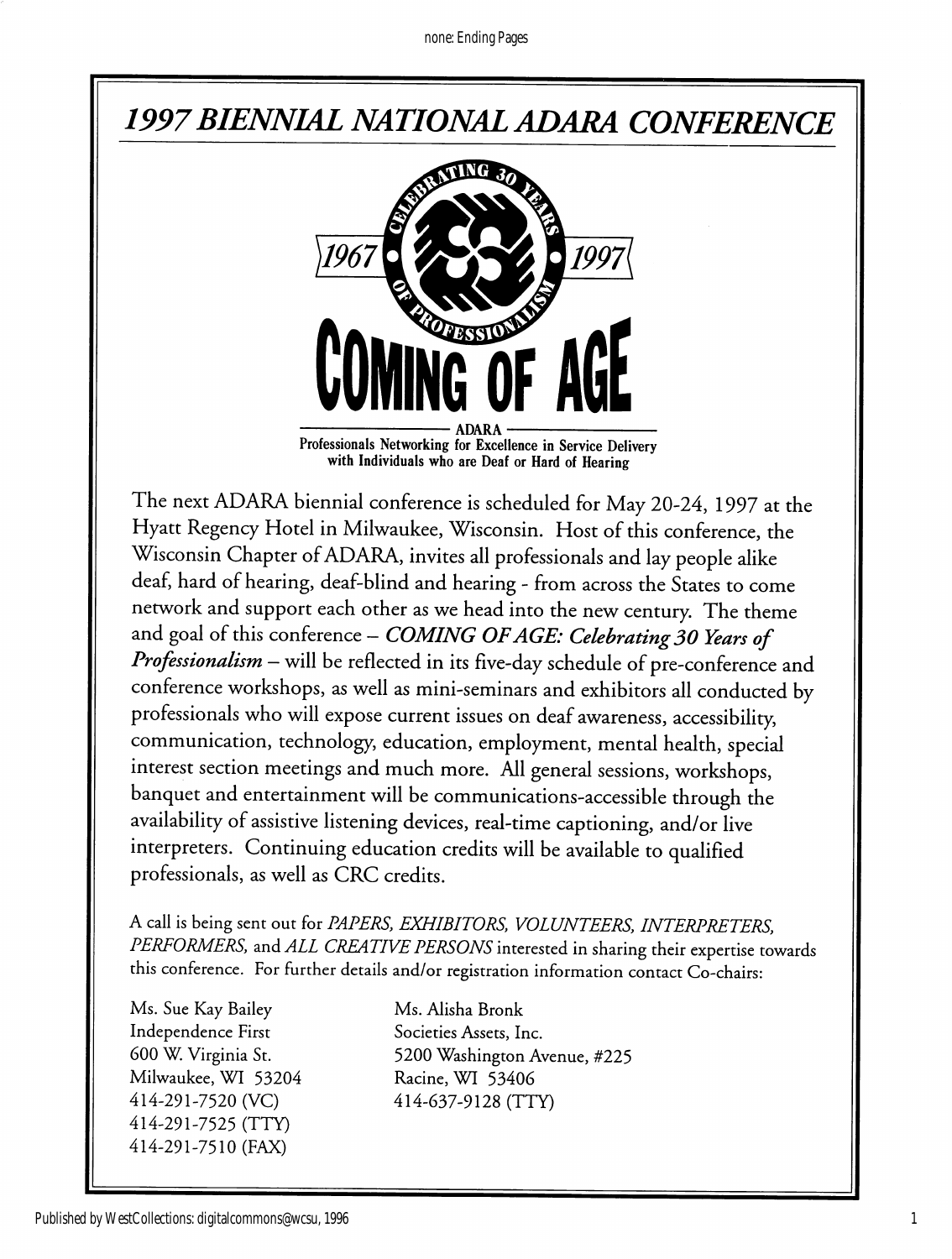### *JADARA, Vol. 30, No. 1 [1996], Art. 10*

## Want To Become A Member?

Fill out form and mail to:

| <b>Name:</b><br><b>Address:</b>                                                                                                                                                                                                                                                                                                    | <u>kvivar</u><br>P.O. Box 27, Roland, AR 72135<br>(501)868-8850 Voice/TTY (501)868-8812 FAX                                                                             |
|------------------------------------------------------------------------------------------------------------------------------------------------------------------------------------------------------------------------------------------------------------------------------------------------------------------------------------|-------------------------------------------------------------------------------------------------------------------------------------------------------------------------|
| E-Mail:<br><b>Phone:</b><br>TTY:<br>Fax:                                                                                                                                                                                                                                                                                           | Employer:<br><b>Job Title:</b>                                                                                                                                          |
| <b>High School</b><br><b>Highest Degree:</b><br>√Male<br>Gender:<br><b>Black</b><br>Ethnicity:<br>Native American<br>Hearing<br><b>Hearing Status:</b>                                                                                                                                                                             | 1Doctor<br>√Master<br>$\Box$ Bachelor<br><b>Associate</b><br>Female<br>$\Box$ Hispanic<br>$\bigcap$ Asian<br>¶White<br>$Other$ $\_\_$<br>Hard of Hearing<br>$\neg$ Deaf |
| Areas of Competence: (Rank your top three choices 1=first, 2=second, 3=third)<br><b>Public Policy</b><br>Chemical Dependency<br>Deaf Blindness<br>Postsecondary Education<br>In-service training<br>Communication Specialist<br>Pre-service training<br>Mental Health Counseling<br>Independent Living<br>Elementary/Secondary Ed. | Social Work<br>Research<br>Advocacy<br><b>Employment</b><br>Interpreting<br>$\overline{\Box}$ Administration<br>Vocational Counseling<br>Rehabilitation                 |
| How long have you been a member of ADARA?<br>Are you a member of a local/state ADARA Chapter?__Yes __No<br>MEMBERSHIP: (Includes journals, newsletter, etc.)<br>Family-1st member \$50/yr.<br>Foreign \$70/yr. Retired \$25/yr. Foreign \$70/yr.<br>Regular \$50/yr.<br>Additional member \$20/yr.                                 |                                                                                                                                                                         |
| *Faculty signature required for full-time student<br><b>SUBSCRIPTION:</b> (The Journal of ADARA ONLY)<br>Foreign \$65/yr<br>□USA/Domestic \$55/yr<br>Referred by: _                                                                                                                                                                |                                                                                                                                                                         |
| <b>CONTRIBUTION:</b>                                                                                                                                                                                                                                                                                                               |                                                                                                                                                                         |
| Method of Payments (Make checks payable to ADARA)<br>Money Order<br>mCheck<br>Signature<br>Mastercard<br>=visa<br>Month<br>Year<br>credit card number<br><b>Expiration date</b>                                                                                                                                                    |                                                                                                                                                                         |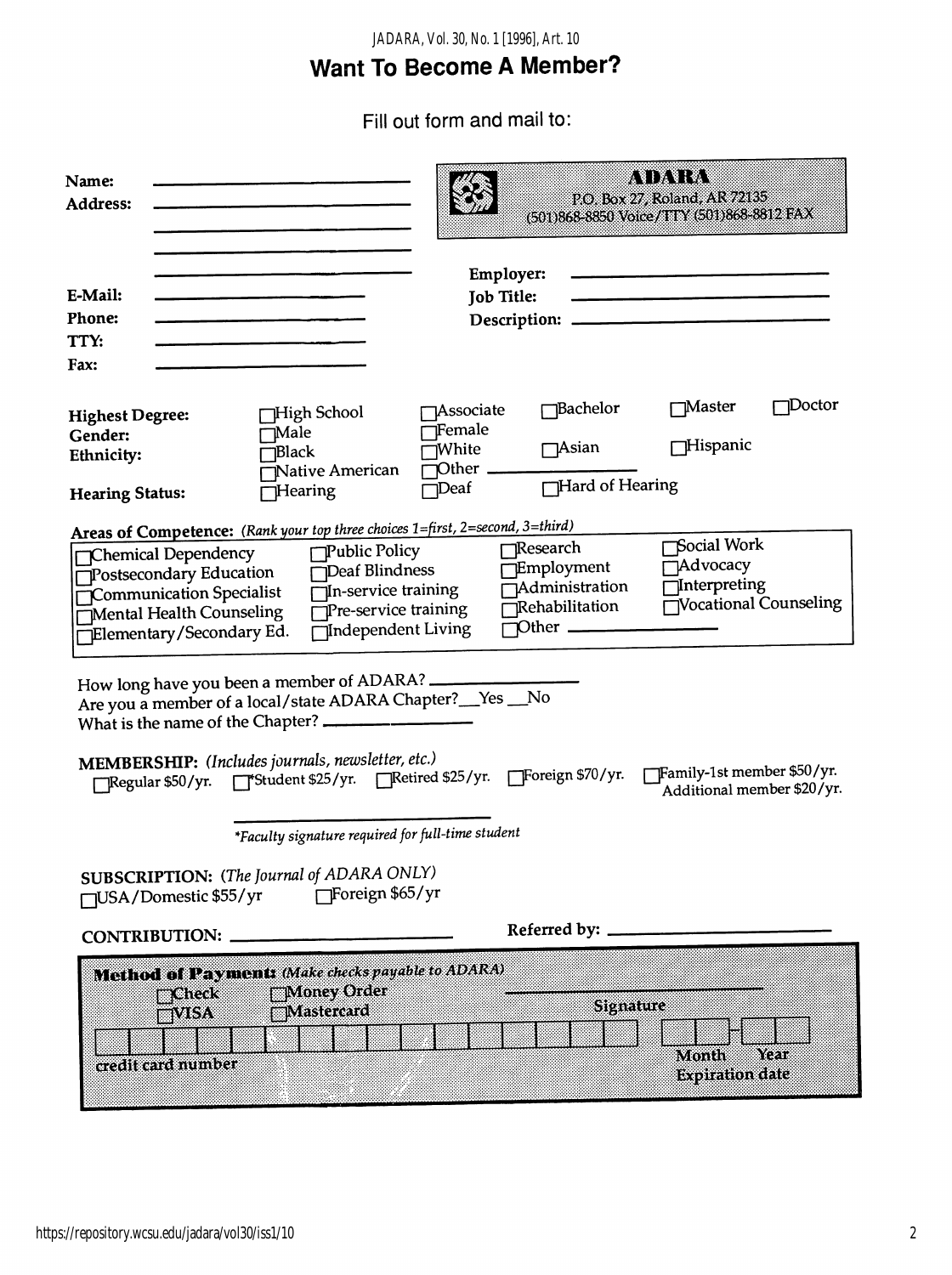

## **School of Education and Human Services**

Gallaudet University is the only fully accredited liberal arts university for deaf and hard of hearing people in the world! Our School of Education and Human Services is currently recruiting deaf, hard of hearing, hearing and minority graduate students for the outstanding programs listed below.

In addition to the program approvals noted, **ALL Gallaudet School of Education and Human Services** programs are accredited by the National Council on Accreditation of Teacher Education (NCATE). Gallaudet University is also accredited by Middle States Association (MSA). Substantial student financial aid is available for many School of Education and Human Services graduate programs.

#### Offering:

Administration and Supervision M.S. In Administration (CEC Approved) Ed.S. in Instructional Supervision (CEC Approved) Ph.D. in Special Education Administration and Supervision (CEC Approved) [Pending] Certificate of Executive Management

#### Counseling

M.A. in Rehabilitation Counseling (CORE Accredited) M.A. in School Counseling and Guidance (CACREP Accredited, State/NASDTEC Approved) M.A. in School Counseling and Guidance [Summers Only] (CACREP Accredited, State/NASDTEC Approved) M.A. in Mental Health Counseling (CACREP Accredited) fPendinal Certificate in Counseling with Persons Who are Deaf and Hard of Hearing

Education<br>M.A. in Education: Program in General Deaf Education (State/NASDTEC Approved, CED Approved, CEC Approved) M.A. in Education: Accelerated Program in Deaf Education (State/NASDTEC Approved, CED Approved, CEC Approved) M.A. in Education: Advanced Studies in Deafness (CEC Approved) M.A. in Education; Special Programs in Deafness (individuals seeking teacher certification) (CEC Approved) Ed.S. (Educational Specialist) in Deafness (CEC Approved) Ph.D. in Education; Deafness (CEC Approved) Non-degree Teacher Certification Programs (CEC Approved)

For an application, catalog and a faculty call back contact;

Gallaudet University School of Education and Human Services Dr. William P. McCrone, Interim Dean 800 Florida Avenue NE Washington, DC 20002-3695 or call 202-651-5520 (TTY/Voice) or e-mail sehs@gallua.gallaudet.edu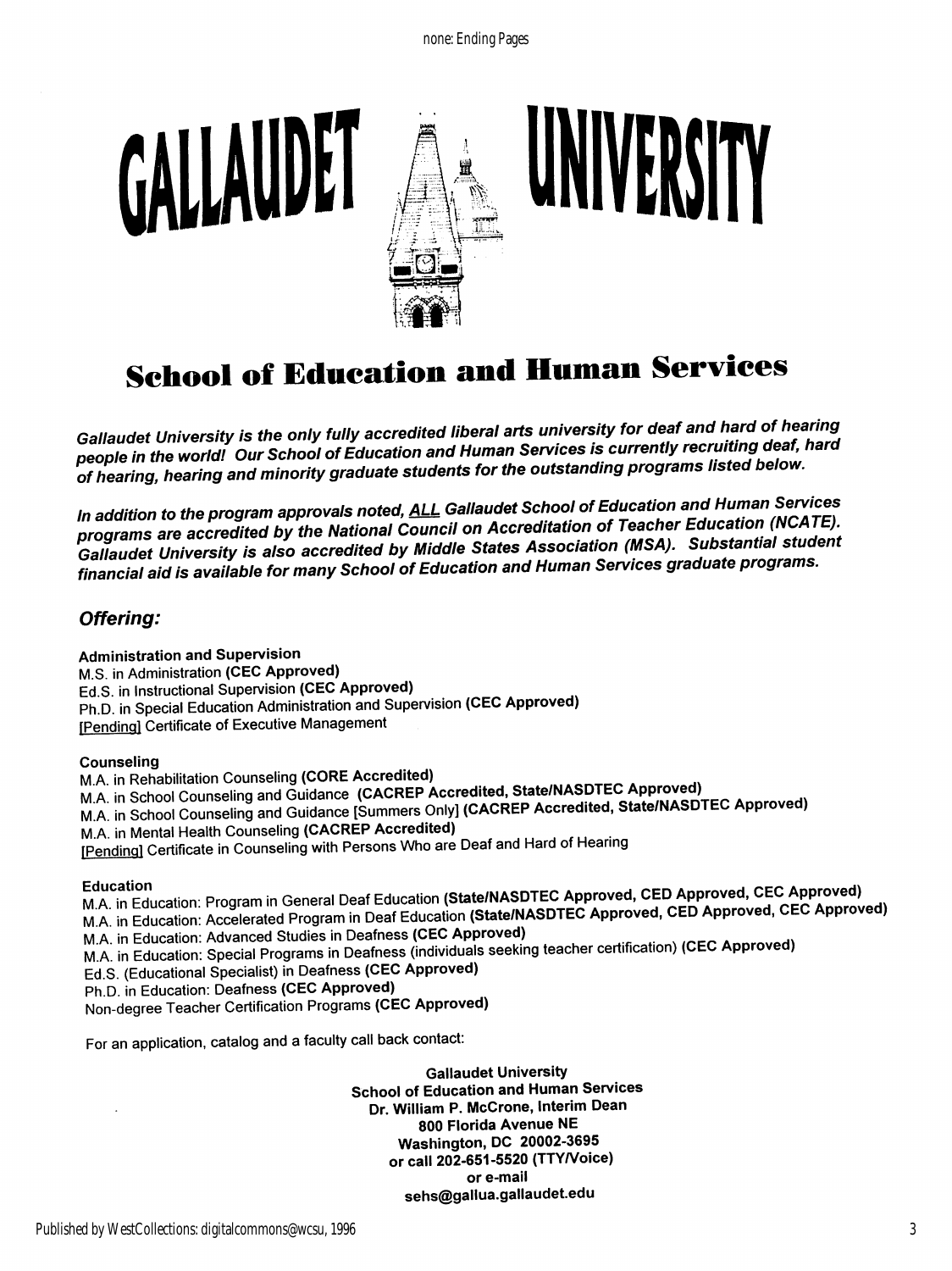## JOIN YOUR ADARA COLLEAGUES ON DEAFTEK.USA

DEAFTEK.USA provides the only full International electronic mail service dedicated to the Deaf and Hard of Hearing communities. Agencies, organizations, schools for the deaf, university programs, individuals, service providers and professionals in the field of deafness are using DEAFTEK.USA to make their communication across the country and around the world efficient, cost effective and easy.

A PRIVATE MAILBOX FOR EVERY USER PRIVATE BULLETIN BOARDS FOR ORGANIZATION/AGENCY COMMUNICATION OPEN BULLETIN BOARDS FOR INFORMATION SHARING LOCAL TELEPHONE ACCESS SEND ONLY FAX CAPABILITY ACCESS TO ANY USER ON INTERNET, BITNET AND OTHER MAJOR NETWORKS



IntemationalDeaf/Tek,Inc. P.O. Box 2431 Framingham, MA 01701-0404 (508) 620-1777 (Voice/TTY)